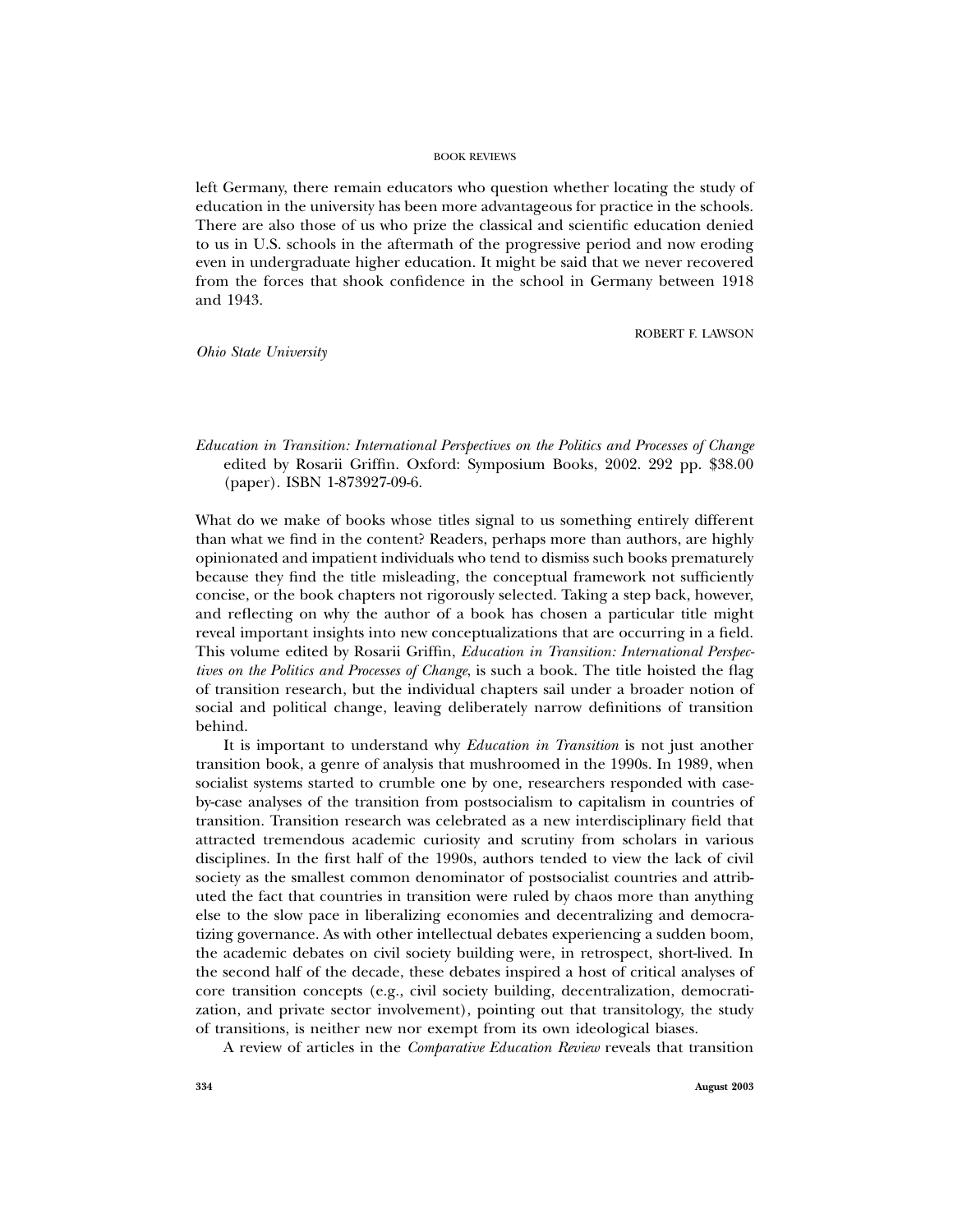was indeed a recurring theme prior to the 1990s. In earlier periods, the transition theme emerged in the context of education and political change, in particular from colonialism to postcolonialism, from capitalism to socialism, and for all kinds of other revolutionary changes, such as from secular to religious governance (e.g., Islamic revolutions) and vice versa. Transitologists have not only been criticized for claiming as their own a research territory inhabited for decades by comparative researchers studying education and political change, but they have also been rightfully accused of using linear interpretations. For example, they were enamored with the chase for traces of institutional and individual thinking and action that might be reminiscent of a socialist past. Countries where they found such traces were assigned transition status and retained as objects of study.

Facing the prospect of an empty nest, transitologists continued to broaden their definitions of transition. Their objects of study not only included educational systems that had recently undergone dramatic political change but also soon embraced all those systems that manifested a carryover of values, practices, and beliefs from an old (in most cases, socialist) system. Such a conceptual approach, which we might bluntly refer to as a "political cleansing approach," is ideologically biased and countercultural. How can anyone possibly expect individuals and institutions that had experienced from 20 to 70 years of socialist culture, depending on the country, to fall into cultural and political amnesia? Other comparativists (e.g., Robert Cowen) hit the mark when they asserted that using linear comparative frameworks to interpret developments in countries of transition is of limited value.

Griffin, editor of *Education in Transition*, clearly and unambiguously distances herself from linear studies of transition that tend to express the transition phase as "a kind of 'no man's land,' a nebulous time, when things do not change as quickly or as efficiently as proponents would like" (p. 9). Such linear studies imply that educational reforms that were developed during times of a transition were frequently implemented in such haste that sufficient time was not given to examine viable alternatives or to reflect on likely consequences of such reforms. The international group of scholars gathered as contributors of the edited volume question "the nature of that urgency; and the *real* motivation for change or 'reform'" (p. 9). Besides examining the politics of transition reforms, the authors describe the processes that occurred when particular reforms were selected and implemented and analyze the consequences of those reforms on education.

The 13 chapters of the book are grouped into three parts: (1) international and national discourses on education, (2) countries of conflict and resolution, and (3) gender and development. The first part of the book scrutinizes neoliberal educational reforms in the First World from a critical perspective. According to the editor, neoliberal reformers focus on the reform of structure and provision of schooling, which they view as prerequisites for enhancing the quality of education, which, in turn, is indispensable for retaining international economic advantage within an increasingly competitive global economy. The case studies from Australia, the United Kingdom, Denmark, and the United States all reflect, to various extents, that recent educational reforms in these countries have been driven by an economic interest in outcomes.

The second part includes two excellent case studies (postunification Germany and postapartheid South Africa) that traditional approaches to transitology would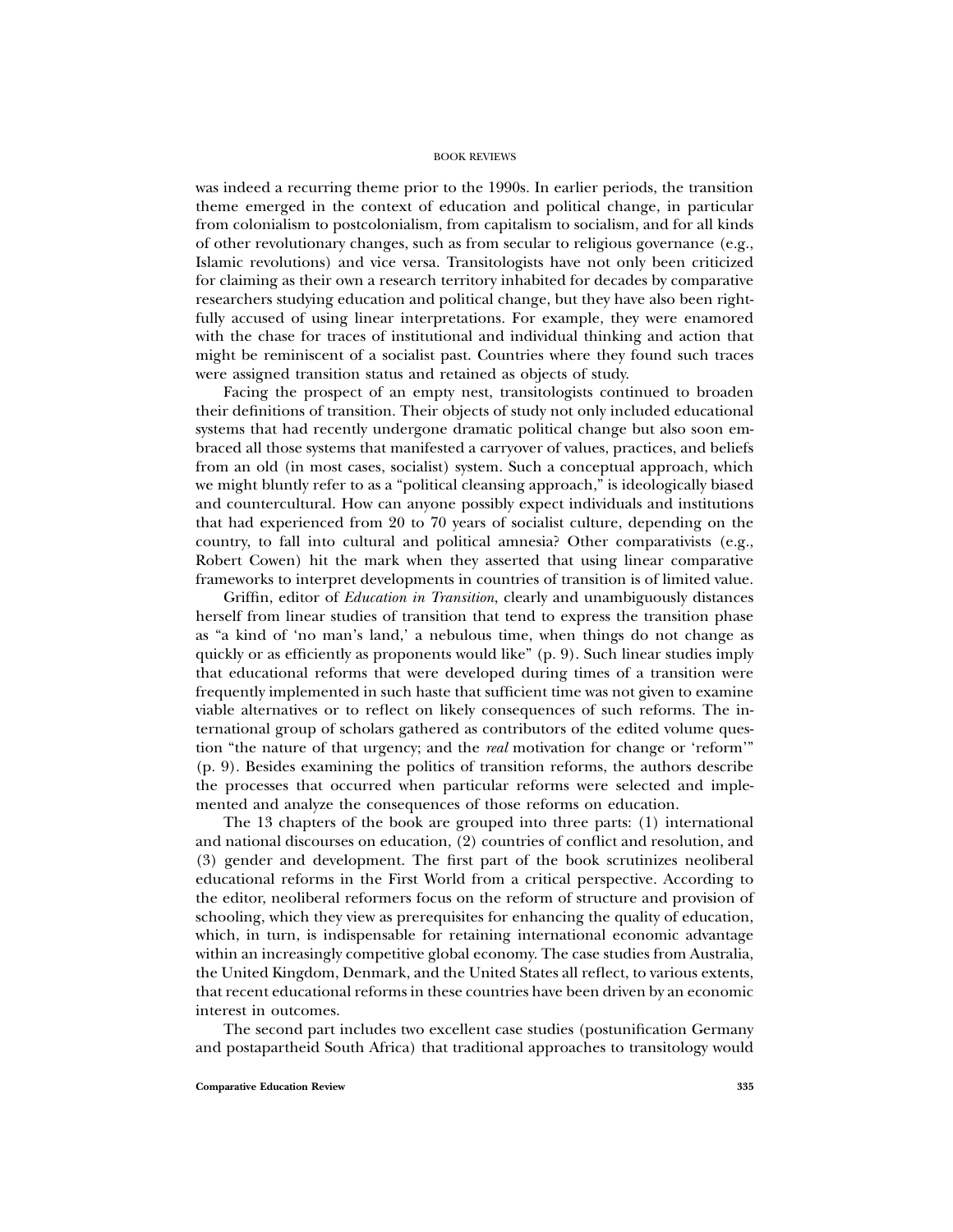qualify as typical examples of transition. In addition, this section of the book covers two other case studies that, according to the editor, reflect internal conflict that moves toward some kind of resolution. While there is much to be said for stressing the internal societal conflicts that radical political changes generate (e.g., restratification of society, loss or gain of old or new political allies, etc.) and analyzing the challenges that these conflicts pose for institutions across the board, including the educational system, the editor is perhaps not sufficiently diligent in her choice of words to explain the selection of cases for the second part of the book. "These countries will be loosely referred to here as 'second world' countries, i.e., postindustrialised or industrialised countries emerging from some kind of conflict, either sectarian [Northern Ireland], communistic and dictatorial [East German], racial [South Africa], or dictatorial and fascistic [Chile]" (p. 16).

By way of introducing the case studies of the book, the editor redefines a term with a fixed meaning—the Second World (exclusively comprised of socialist systems)—without addressing the original meaning or specifying the boundaries of the second world to its adjacent worlds (First World and Third World). She also intersperses controversial pairs of adjectives (communist and dictatorial to describe the German Democratic Republic [GDR], and dictatorial and fascistic for Chile). Why not refer to the former GDR simply as a socialist system (communism was the ideology, and socialism the political system) and to Chile as either a fascist or a dictatorial system? Are there fascist systems in place that are not at the same time dictatorial? If that is not an option, why not add one or two sentences for the puzzled reader to clarify why these descriptors have been used?

Finally, the chapters grouped in the third part of the book attempt to shed light on transitions at the local level and address gender, in particular. Griffin states, "of course, gender issues pervade all other forms of traditions. However, here it is a given a category of its own, as gender issues tend to be predominant particularly in strong patriarchal societies [such as Senegal], often governed by oppressive regimes [as in China], or where there is strong link between the Church and the State [e.g., Gabon]" (p. 16). Again, the choice of descriptors to summarize complex political systems is difficult to absorb. In addition, it is unfortunate that all the case studies for this part of the book are from the Third World, implicitly suggesting that gender inequality is anathema to the rest of the world.

The introductory chapter by Griffin (pp. 13–28) sets out the conceptual framework for the book and convincingly describes why transition research should be more closely associated with the broader research on education and political change. Apart from the aforementioned few glitches in justifying the selection of cases for the book, it is intellectually very stimulating and leads one to reflect on transition research. Most of the chapters are well researched and written. I would like to confine the review to two examples: the chapter by Robin Burns and the chapter by Stephanie Wilde.

In her chapter, "To Market, To Market: Current Trends in Educational Policy in Australia" (pp. 31–48), Robin Burns focuses on school reforms in Victoria, Australia, and discusses the "Schools for the Future" reform that was launched in 1992 by a Liberal-National party coalition. Immediately following the arrival of the new government in Victoria, massive budget cuts in the public sector were carried out (230 schools were closed, others were amalgamated, and 8,200 teaching po-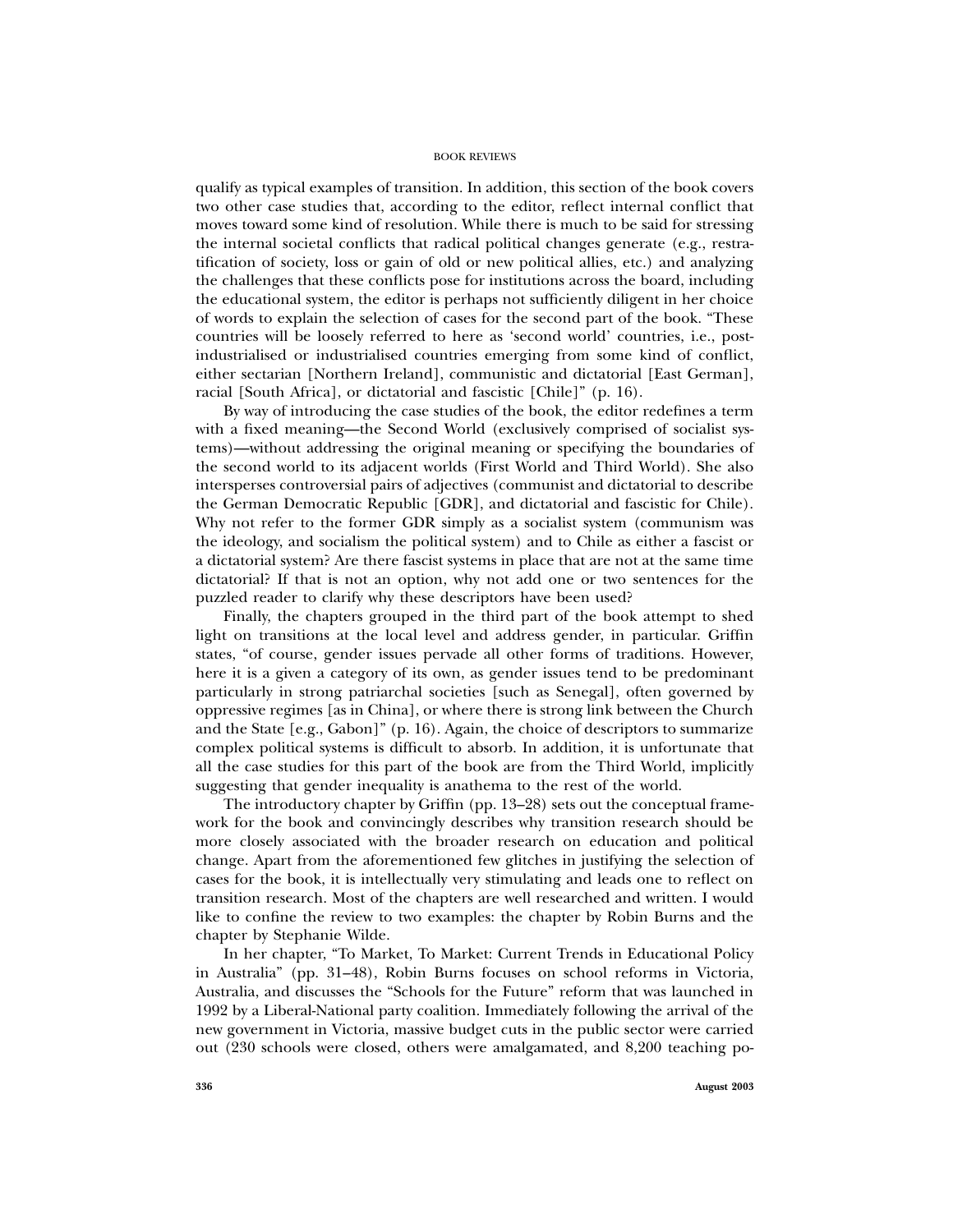sitions were eliminated), and a new model of quality monitoring was put in place: authority and responsibility were increased at the school level, and formal guidelines and accountability measures were established at the central level. Burns's chapter offers important background information on the political and cultural context of the Victoria school reform and a refreshing critical perspective on the Schools for the Future reform. It is interesting to learn, for example, that the Australian government adopted the corporate style of management based on efficiency and effectiveness under a Labor government in the late 1980s: "At both national and state levels, it was Labor governments that implemented corporate managerialism in the late 1980s; subsequent conservative governments have refined it" (p. 33).

Burns highlights the impact of corporate managerialism on education, such as the substitution of neutral managers for educational experts in educational administration and "a greater separation of policy-making and policy-implementation, with the former largely removed from educational professionals" (p. 45). The Victoria model of self-managing schools is a good example for the first part of the book because it represents a convincing case of how international debates affect reforms at national levels. In the last few years, the Victoria model has, for better or worse, become one of the largest export products (along with standardsand outcomes-based education) in education. Education officials and administrators from Victoria actively seek to expand their market and export their model of self-managing schools abroad, and in fact, the Victoria model has been selectively borrowed by policy makers in many other countries.

In her chapter, "Eastern German Secondary Schooling since 1989: New Beginning or Missed Opportunity?" (pp. 129–49), Stephanie Wilde reviews the impact of unification on German education reform from a critical perspective. In line with Claus Offe's analysis of developments in Germany since 1989 (fall of the Berlin Wall), Wilde asserts that the German transition case is special in two regards: "This conceptual difference of a change 'from outside' [i.e., western Germany] characterises the transformation process in eastern Germany, and differentiates it from the processes under way elsewhere in former eastern Europe. Eastern had a perceived advantage over the other countries in that it had a western 'partner' [i.e., western Germany] to turn to for support" (p. 131). She also agrees with Offe that unification happened to the eastern German population, rather than with them.

Wilde's chapter describes in detail the complete dismantling of the former GDR education system and its replacement with the tripartite education structure (*Hauptschule, Realschule, Gymnasium*), education laws, curricula, and administration of western Germany. Wilde argues, in accordance with the well-known German researcher Christa Händle, that "it would have been advantageous for both systems to combine, for example, the experience of external school reforms in the GDR with the traditions of inner school reform in West Germany" (p. 144). Wilde hints here at West Germany's historical reluctance to change its controversial tripartite secondary school structure, which tracks students into three distinct performance and outcome levels.

*Education in Transition* provides an excellent overview of recent education reforms in selected countries and emphasizes the political context of these reforms.